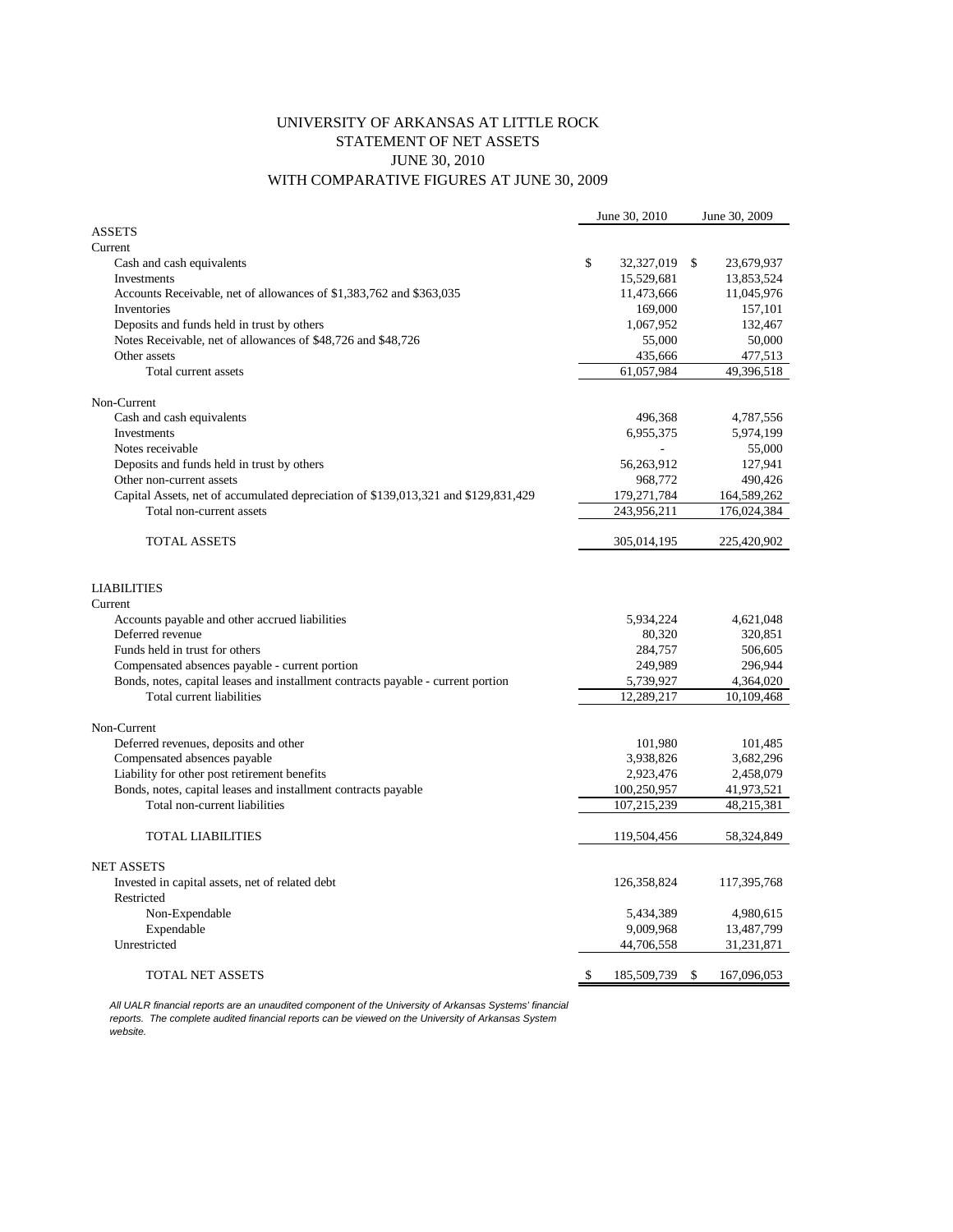## UNIVERSITY OF ARKANSAS AT LITTLE ROCK STATEMENT OF REVENUE, EXPENSE, AND CHANGES IN NET ASSETS FOR THE YEAR ENDED JUNE 30, 2010 WITH COMPARATIVE FIGURES FOR 2009

|                                                                                      | Year Ended |                |    |                |
|--------------------------------------------------------------------------------------|------------|----------------|----|----------------|
| <b>Operating Revenues</b>                                                            |            | June 30, 2010  |    | June 30, 2009  |
| Student Tuition & Fees, net of scholarship allowances of \$8,548,403 and \$7,128,789 | \$         | 56,689,715     | \$ | 52,005,675     |
| Federal grants and contracts                                                         |            | 19,283,661     |    | 15,051,833     |
| State and local grants and contracts                                                 |            | 3,414,418      |    | 4,113,354      |
| Non-governmental grants and contracts                                                |            | 2,894,905      |    | 1,539,707      |
| Sales and services of educational departments                                        |            | 2,659,825      |    | 2,414,378      |
| Auxiliary enterprises                                                                |            |                |    |                |
| Athletics, net of scholarship allowances of \$991,745 and \$644,477                  |            | 3,927,614      |    | 4,097,268      |
| Housing & Food Service, net of scholarship allowances of \$548,017 and \$361,526     |            | 2,322,143      |    | 2,641,734      |
| Bookstore, net of scholarship allowances of \$88,505 and \$59,219                    |            | 358,904        |    | 395,797        |
| Other auxiliary enterprises                                                          |            | 2,272,987      |    | 2,332,364      |
| Other operating revenues                                                             |            | 1,740,307      |    | 1,640,308      |
| Total operating revenues                                                             |            | 95,564,479     |    | 86,232,418     |
| <b>Operating Expenses</b>                                                            |            |                |    |                |
| Compensation and benefits                                                            |            | 110,111,087    |    | 106,752,725    |
| Supplies and services                                                                |            | 34,461,677     |    | 32,735,950     |
| Scholarships and fellowships                                                         |            | 23,534,136     |    | 19,467,562     |
| Depreciation                                                                         |            | 11,611,809     |    | 11,360,473     |
| Total operating expenses                                                             |            | 179,718,709    |    | 170,316,710    |
| Operating income (loss)                                                              |            | (84, 154, 230) |    | (84, 084, 292) |
| Non-Operating Revenues (Expenses)                                                    |            |                |    |                |
| State appropriations                                                                 |            | 65,558,527     |    | 66,977,037     |
| Federal grants                                                                       |            | 17,896,485     |    | 12,193,372     |
| State and local grants                                                               |            | 2,401,275      |    | 2,062,745      |
| Non-governmental grants                                                              |            | 612,662        |    | 804,933        |
| Gifts                                                                                |            | 13,678,533     |    | 2,714,492      |
| Investment income (net)                                                              |            | 3,042,821      |    | (1,354,193)    |
| Interest on capital asset-related debt                                               |            | (3,555,840)    |    | (1,954,414)    |
| Gain (loss) on disposal of assets                                                    |            | (271,708)      |    | (221, 340)     |
| Other                                                                                |            | (88,981)       |    | (65,072)       |
| Net non-operating revenues                                                           |            | 99,273,774     |    | 81,157,560     |
| Income before other revenues and expenses                                            |            | 15,119,544     |    | (2,926,732)    |
| Other Changes in Net Assets                                                          |            |                |    |                |
| Capital appropriations                                                               |            | 93,750         |    | 1,500,000      |
| Capital grants and gifts                                                             |            | 2,017,317      |    | 32,356         |
| Bond proceeds from Act 1282 of 2005                                                  |            | 1,193,923      |    | 7,597,220      |
| Adjustments to prior year revenues and expenses                                      |            | (10, 848)      |    | (18,023)       |
| Other                                                                                |            |                |    | (67, 357)      |
| Total other revenues and expenses                                                    |            | 3,294,142      |    | 9,044,196      |
| Increase (decrease) in net assets                                                    |            | 18,413,686     |    | 6,117,464      |
| Net Assets, beginning of year - as originally reported                               |            | 167,096,053    |    | 163,042,256    |
| Restatement of prior year balance                                                    |            |                |    | (2,063,667)    |
| Net Assets, beginning of year - restated                                             |            | 167,096,053    |    | 160,978,589    |
| Net Assets, end of year                                                              | \$         | 185,509,739    | \$ | 167,096,053    |

*All UALR financial reports are an unaudited component of the University of Arkansas Systems' financial reports. The complete audited financial reports can be viewed on the University of Arkansas System website.*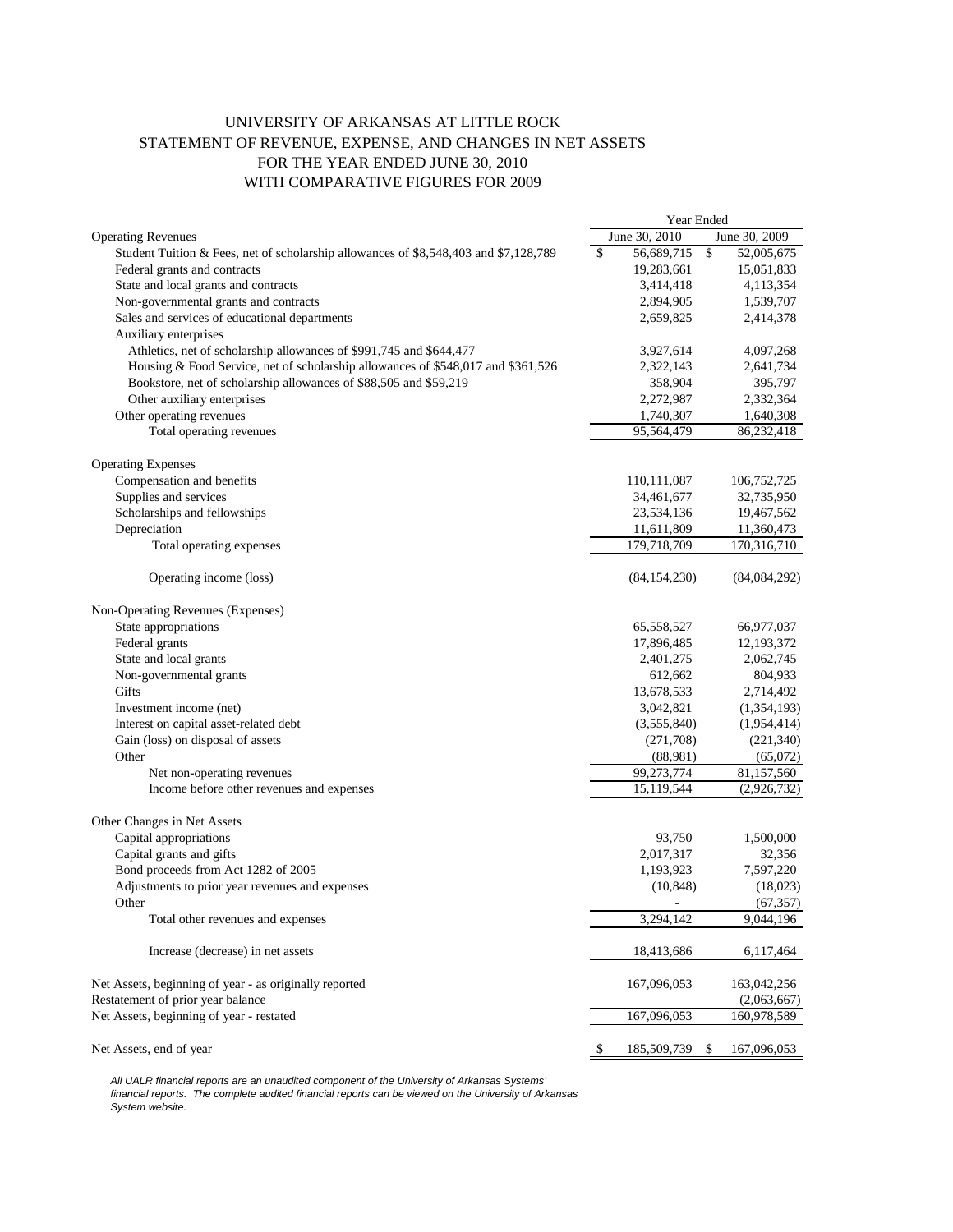## **UNIVERSITY OF ARKANSAS AT LITTLE ROCK STATEMENT OF CASH FLOWS-DIRECT METHOD FOR THE YEAR ENDED JUNE 30, 2010 with comparative figures for 2009**

|                                                                      | <b>Year Ended</b> |                |  |
|----------------------------------------------------------------------|-------------------|----------------|--|
|                                                                      | June 30, 2010     | June 30, 2009  |  |
| CASH FLOW FROM OPERATING ACTIVITIES                                  |                   |                |  |
| Student tuition and fees (net of scholarships)                       | \$<br>56,830,200  | 51,477,871     |  |
| Grants and contracts                                                 | 24,538,150        | 20,987,655     |  |
| Collection of loans and interest                                     |                   |                |  |
| Auxiliary enterprises revenues:                                      |                   |                |  |
| Athletics                                                            | 4,306,384         | 3,752,158      |  |
| Housing and food service                                             | 2,323,549         | 2,637,284      |  |
| Bookstore                                                            | 358,904           | 395,797        |  |
| Other auxiliary enterprises                                          | 1,444,962         | 2,032,872      |  |
| Payments to employees                                                | (88,024,999)      | (86,961,711)   |  |
| Payment of employee benefits                                         | (22, 317, 968)    | (19, 759, 166) |  |
| Payments to suppliers                                                | (32, 289, 073)    | (30, 811, 113) |  |
| Scholarships and fellowships                                         | (23, 534, 137)    | (19, 467, 562) |  |
| Other receipts (payments)                                            | 4,548,450         | 3,935,962      |  |
| Net cash used by operating activities                                | (71, 815, 578)    | (71, 779, 953) |  |
| CASH FLOWS FROM NONCAPITAL FINANCING ACTIVITES                       |                   |                |  |
| State appropriations                                                 | 65,558,527        | 66,977,037     |  |
| Gifts and grants for other than capital purposes                     | 33,550,955        | 17,775,542     |  |
| <b>ARRA</b> funds                                                    | 1,038,000         |                |  |
| Direct lending and plus loan receipts                                | 63,184,783        | 54,248,169     |  |
| Direct lending and plus loan payments                                | (63, 184, 783)    | (54, 248, 169) |  |
| Other agency funds - net                                             | (221, 848)        | 227,954        |  |
| Other                                                                |                   | (67, 356)      |  |
| Net cash provided by noncapital financing activities                 | 99,925,634        | 84,913,177     |  |
|                                                                      |                   |                |  |
| CASH FLOWS FROM CAPITAL AND RELATED FINANCING ACTIVITIES             |                   |                |  |
| Proceeds from capital debt                                           |                   |                |  |
| Capital appropriations                                               | 93,750            | 1,500,000      |  |
| Bond Proceeds from Act 1282 of 2005                                  | 1,193,924         | 7,597,220      |  |
| <b>ARRA</b> funds                                                    | 1,948,032         |                |  |
| Purchases of capital assets                                          | (26, 507, 602)    | (20, 513, 093) |  |
| Principal paid on capital asset-related debt                         | (4,232,162)       | (4,019,790)    |  |
| Interest and fees paid on capital asset-related debt                 | (2,535,504)       | (2,029,641)    |  |
| Deposit with trustee<br>Other                                        | 6,011,331         | 355,519        |  |
|                                                                      |                   |                |  |
| Net cash provided (used) by capital and related financing activities | (24,028,231)      | (17, 109, 785) |  |
| CASH FLOWS FROM INVESTING ACTIVITIES                                 |                   |                |  |
| Proceeds from sales and maturities of investments                    | 71,328            | 451,572        |  |
| Investment income (net of fees)                                      | 1,398,670         | 497,787        |  |
| Purchases of investments                                             | (1, 195, 929)     | (432, 666)     |  |
| Net cash provided (used) by investing activities                     | 274,069           | 516,693        |  |
| Net increase (decrease) in cash                                      | 4,355,894         | (3, 459, 868)  |  |
|                                                                      |                   |                |  |
| Cash - Beginning of Year                                             | 28,467,493        | 31,927,361     |  |
| Cash - End of Year                                                   | 32,823,387        | 28,467,493     |  |
|                                                                      |                   |                |  |

*All UALR financial reports are an unaudited component of the University of Arkansas Systems' financial reports. The complete audited financial reports can be viewed on the University of Arkansas System website.*